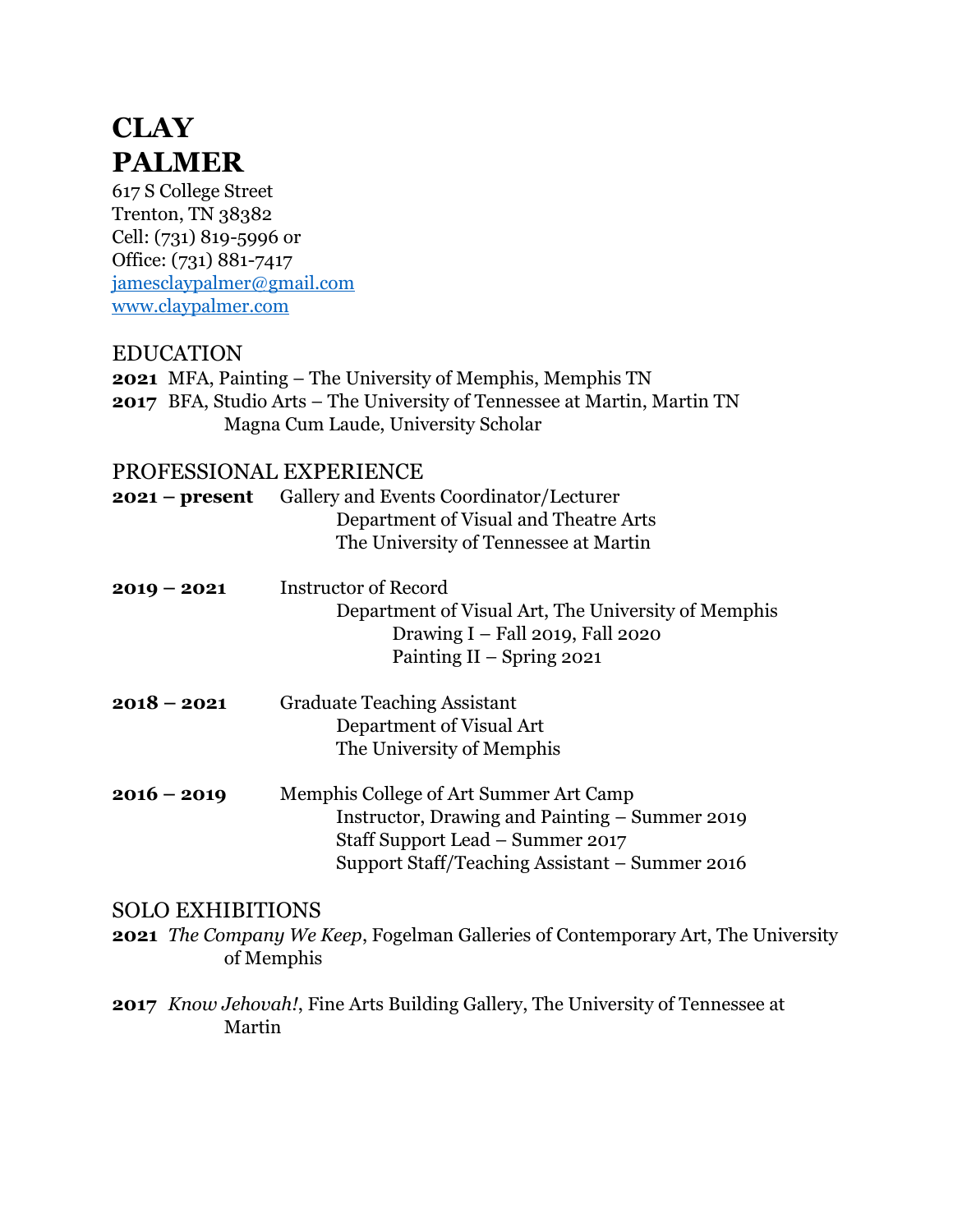#### SELECT GROUP EXHIBITIONS

**2022** *Valdosta National 2022*, Dedo Maranville Fine Arts Gallery, Valdosta State University

*13th Annual International Drawing Discourse Exhibition*, S. Tucker Cooke Gallery, University of North Carolina – Asheville

- **2021** *The Fl3TCH3R Exhibit*, Reece Museum, East Tennessee State University *Socially Distanced*, Brick City Gallery, Missouri State University *38th Annual Juried Student Exhibition*, Art Museum of the University of Memphis
- **2020** *Return of the Living Grad*, Fine Arts Building Gallery, The University of Tennessee at Martin
	- *37th Annual Juried Student Exhibition*, Art Museum of the University of Memphis
	- *Voluntarily Indirect*, Fine Arts Building Gallery, The University of Tennessee at Martin

**2019** *Framing with Purpose: A Painting Exhibition by Richard Echols and Clay Palmer*, Adams-Vines Gallery, Arkansas Northeastern College *Student Exchange Exhibition*, Suzhou Art & Design Technology Institute, Suzhou City, China *Best of Memphis 2019*, Box Gallery, The University of Memphis *Young Collector's Contemporary*, Crosstown Arts, Memphis TN *36th Annual Juried Student Exhibition*, Art Museum of the University of Memphis

- **2018** *Homeward Bound*, Crosstown Arts, Memphis TN *Art of the South 2018*, Crosstown Arts, Memphis TN *Outlaws*, Lexington Art League, The Loudoun House, Lexington KY
- **2017** *Art of the South 2017*, L Ross Gallery, Memphis TN
- **2016** *The FL3TCH3R Exhibit*, Reece Museum, East Tennessee State University *Visual Evidence*, Murray Art Guild, Murray KY *Impressions 2016*, Ice House Gallery, Murray KY
- **2015** *Impressions 2015*, Ice House Gallery, Mayfield KY

#### SELECT GRANTS/AWARDS

**2020** *The Elizabeth and Harold Robinson Scholarship for Painting*, The University of Memphis *Artist Relief Grant*, ArtsMemphis